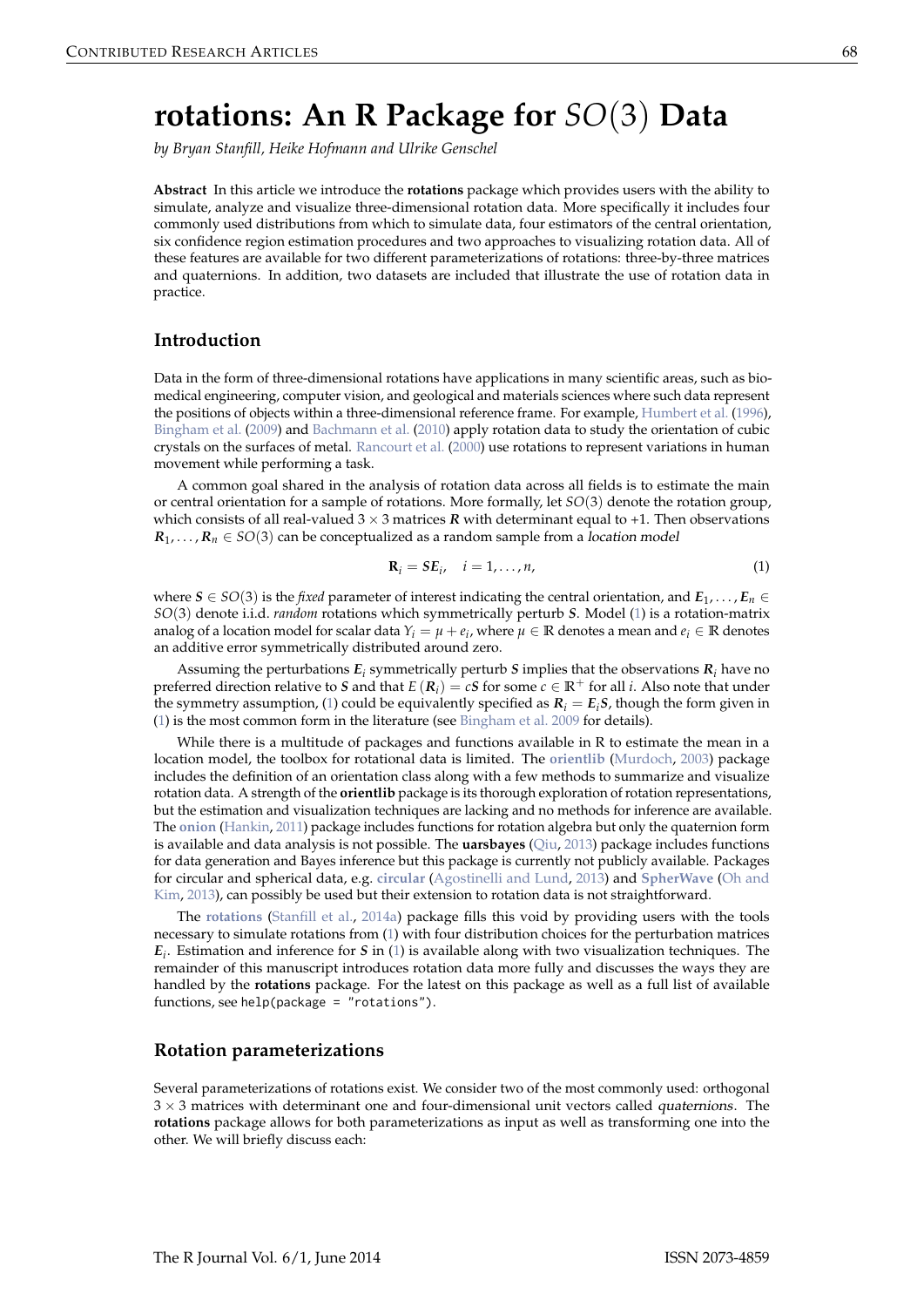#### <span id="page-1-3"></span>**Matrix form**

Rotations in three-dimensions can be represented by  $3 \times 3$  orthogonal matrices with determinant one. Matrices with these characteristics form a group called the special orthogonal group, or rotation group, denoted *SO*(3). Every element in *SO*(3) is associated with a skew-symmetric matrix **Φ** (*W*) where

$$
\Phi\left(W\right) = \left(\begin{array}{ccc} 0 & -w_3 & w_2 \\ w_3 & 0 & -w_1 \\ -w_2 & w_1 & 0 \end{array}\right)
$$

and  $W \in \mathbb{R}^3$ . Applying the exponential operator to the matrix  $\Phi\left(W\right)$  results in the rotation  $R$ 

<span id="page-1-1"></span><span id="page-1-0"></span>
$$
R = \exp\left[\Phi\left(W\right)\right] = \sum_{k=0}^{\infty} \frac{\left[\Phi\left(W\right)\right]^k}{k!}.
$$
 (2)

Since  $\Phi(W)$  is skew-symmetric, it can be shown that [\(2\)](#page-1-0) reduces to

$$
\mathbf{R} = \cos(r)\mathbf{I}_{3\times 3} + \sin(r)\mathbf{\Phi}\left(\mathbf{U}\right) + \left[1 - \cos(r)\right]\mathbf{U}\mathbf{U}^\top,\tag{3}
$$

where  $r = ||W||$ ,  $U = W/||W||$ . In the material sciences literature *r* and  $U \in \mathbb{R}^3$  are termed the misorientation angle and misorientation axis, respectively.

Given a rotation matrix *R* one can find the associated skew-symmetric matrix **Φ** (*W*) by applying the logarithm operator defined by

<span id="page-1-2"></span>
$$
Log (R) = \begin{cases} 0 & \text{if } \theta = 0\\ \frac{r}{2\sin r} \left( R - R^{\top} \right) & \text{otherwise,} \end{cases}
$$
(4)

where  $r \in [-\pi, \pi]$  satisfies  $tr(R) = 1 + 2 \cos r$  and  $tr(\cdot)$  denotes the trace of a matrix. For more on the correspondence between *SO*(3) and skew-symmetric matrices see [Stanfill et al.](#page-10-1) [\(2013\)](#page-10-1).

The **rotations** package defines the S3 class "SO3", which internally stores a sample of *n* rotations as a  $n \times 9$  matrix. If  $n = 1$  then an object of class "S03" is printed as a  $3 \times 3$  matrix but for  $n > 1$  the  $n \times 9$ matrix is printed. Objects can be coerced into, or tested for the class "SO3" with the as.SO3 and is.SO3 functions, respectively. Any object passed to is.SO3 is tested for three characteristics: dimensionality, orthogonality and determinant one.

The as.SO3 function coerces the input into the class "SO3". There are three types of input supported by the as.SO3 function. Given a singe angle *r* and axis *U*, as.SO3 will form a rotation matrix according to [\(3\)](#page-1-1). Equivalently one could supply a three-dimensional vector *W*, then the length of that vector will be taken to be the angle of rotation  $r = ||W||$  and the axis is taken to be the unit-vector in the direction of *W*, i.e.  $U = W/||W||$ . One can also supply a rotation *Q* in the quaternion representation. The as.SO3 function will return the matrix equivalent of *Q*. For all input types the function as.SO3 returns an  $n \times 9$  matrix of class "S03" where each row corresponds to a rotation matrix. Below we illustrate the use of the as . S03 function by constructing the 3  $\times$  3 matrix associated with a 90° rotation about the *y*-axis, i.e.  $r = \pi/2$  and  $\mathbf{U} = (0, 1, 0)$ . In this example and all that follow, we have rounded the output to three digits for compactness.

```
> r < -pi/2> U < -c(0, 1, 0)> W <- U * r
> R < -as.503(W)> R
     [,1] [,2] [,3]
[1,] 0 0 1
[2,1 0 1 0\begin{bmatrix} 3 & 1 & -1 & 0 & 0 \end{bmatrix}> identical(R, as.SO3(U, r))
[1] TRUE
```
Given a rotation matrix *, the functions mis. angle and mis. axis will determine the misorientation* angle and axis of an object with class "SO3" as illustrated in the next example.

> mis.angle(R) \* 2/pi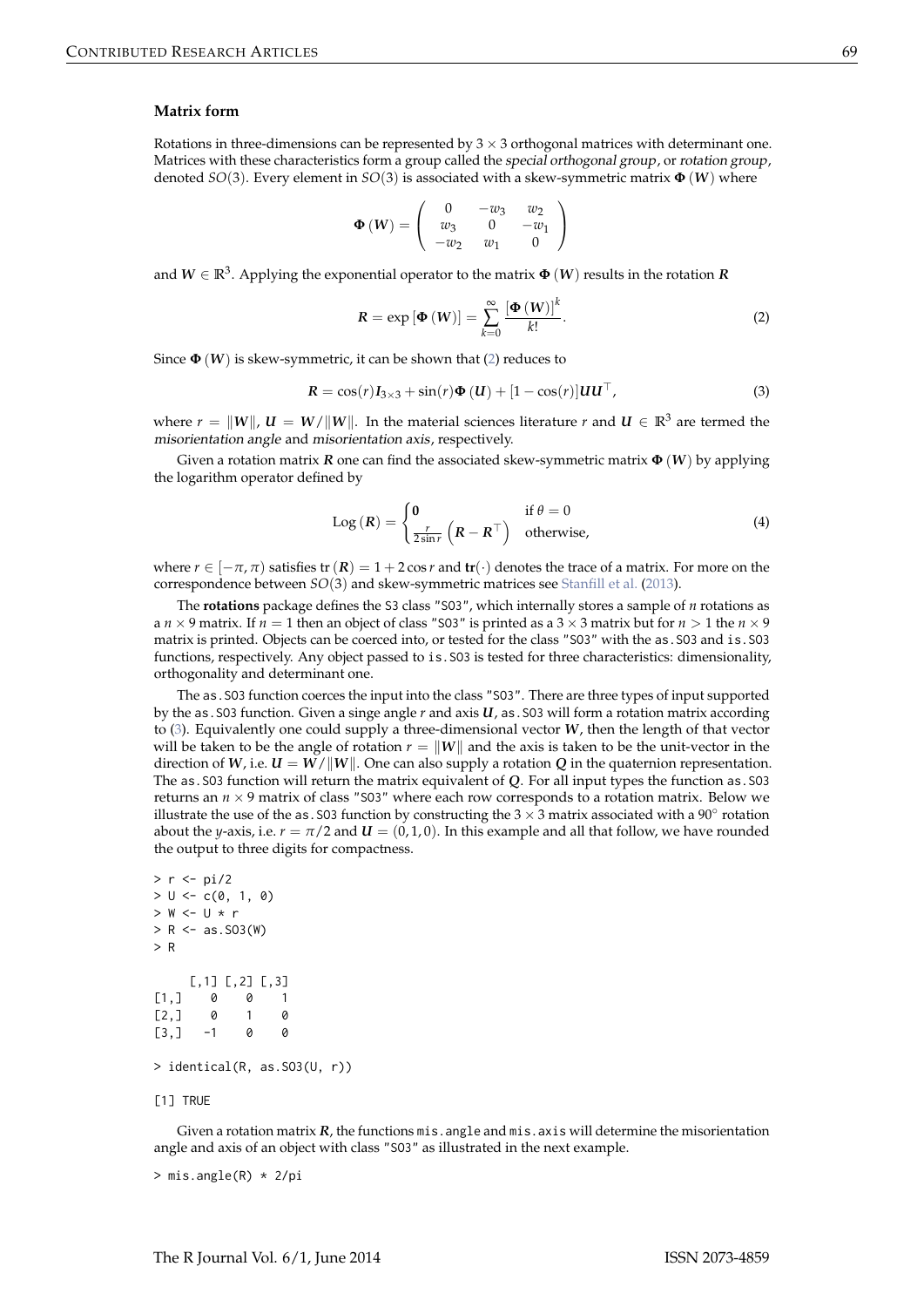<span id="page-2-2"></span>[1] 1

> mis.axis(R)

 $[0, 1]$   $[0, 2]$   $[0, 3]$  $[1,] 0 1 0$ 

#### **Quaternion form**

Quaternions are unit vectors in  $\mathbb{R}^4$  that are commonly written as

<span id="page-2-0"></span>
$$
Q = x_1 + x_2 i + x_3 j + x_4 k,
$$
\n(5)

where  $x_l$  ∈ [−1, 1] for *l* = 1, 2, 3, 4 and  $i^2 = j^2 = k^2 = ijk = −1$ . We can write  $Q = (s, V)$  as tuple of the scalar *s* for coefficient **1** and vector *V* for the remaining coefficients, i.e.  $s = x_1$  and  $V = (x_2, x_3, x_4)$ .

A rotation around axis *U* by angle *r* translates to  $Q = (s, V)$  with

$$
s = \cos(r/2), V = U \sin(r/2).
$$

Note that rotations in quaternion form are over-parametrized: *Q* and −*Q* represent equivalent rotations. This ambiguity has no impact on the distributional models, parameter estimation or inference methods to follow. Hence, for consistency, the **rotations** package only generates quaternions satisfying  $x_1 \geq 0$ . Data provided by the user does not need to satisfy this condition however.

The S3 class "Q4" is defined for the quaternion representation of rotations. All the functionality of the "SO3" class also exists for the "Q4" class, e.g. is.Q4 and as.Q4 will test for and coerce to class "Q4", respectively. Internally, a sample of *n* quaternions is stored in the form of a  $n \times 4$  matrix with each row a unit vector. Single quaternions are printed according to the representation in [\(5\)](#page-2-0) (see example below) while a sample of size *n* is printed as a  $n \times 4$  matrix with column names Real, i, j and k to distinguish between the four components.

The following code creates the same rotation from the previous section in the form of a quaternion with the as.Q4 function. This function works much the same way as the as.SO3 function in terms of possible inputs but returns a vector of length four of the class "Q4".

 $> as.04(U, r)$  $0.707 + 0 * i + 0.707 * i + 0 * k$ > as.Q4(as.SO3(U, r))  $0.707 + 0 \times i + 0.707 \times i + 0 \times k$ 

## **Data generation**

If the rotation  $E_i \in SO(3)$  from [\(1\)](#page-0-0) has an axis *U* that is uniformly distributed on the unit sphere and an angle *r* that is independently distributed about zero according to some symmetric distribution function then *E<sup>i</sup>* is said to belong to the uniform-axis random spin, or UARS, class of distributions. From [Bingham et al.](#page-8-0) [\(2009\)](#page-8-0) the density for *E<sup>i</sup>* is given by

<span id="page-2-1"></span>
$$
f\left(\mathbf{E}_{i}|\kappa\right) = \frac{4\pi}{3 - \text{tr}\left(\mathbf{E}_{i}\right)} C\left(\arccos\left\{\frac{\text{tr}\left(\mathbf{E}_{i}\right) - 1}{2}\right\} \middle| \kappa\right),\tag{6}
$$

where  $C(\cdot|\kappa)$  is the distribution function associated with the angle of rotation *r* with concentration parameter *κ*. Members of the UARS family of distributions are differentiated based on the angular distribution *C*(·|*κ*).

The **rotations** package gives the user access to four members of the UARS class. Each member is differentiated by the distribution function for *r*: the uniform, the matrix Fisher [\(Langevin,](#page-9-6) [1905;](#page-9-6) [Downs,](#page-9-7) [1972;](#page-9-7) [Khatri and Mardia,](#page-9-8) [1977;](#page-9-8) [Jupp and Mardia,](#page-9-9) [1979\)](#page-9-9), the Cayley [\(Schaeben,](#page-9-10) [1997;](#page-9-10) [León et al.,](#page-9-11) [2006\)](#page-9-11) and the circular-von Mises distribution [\(Bingham et al.,](#page-8-0) [2009\)](#page-8-0). Note: probability distribution functions on *SO*(3) such as [\(6\)](#page-2-1) are defined with respect to the Haar measure, which we denote by *λ*. That is, the expectation of a random rotation  $R \in SO(3)$  with corresponding misorientation angle *r* is given by  $E(R) = \int_{\Omega} Rf(R|x) d\lambda$  where  $\Omega = SO(3)$ ,  $d\lambda = [1 - \cos(r)]dr/(2\pi)$  and dr is the derivative of *r* with respect to the Lebesgue measure. Because the Haar measure acts as the uniform measure on *SO*(3) and  $\lambda(\Omega) = 1$ , then the angular distribution  $C(r) = \frac{1 - \cos(r)}{2\pi i}$  is referred to as the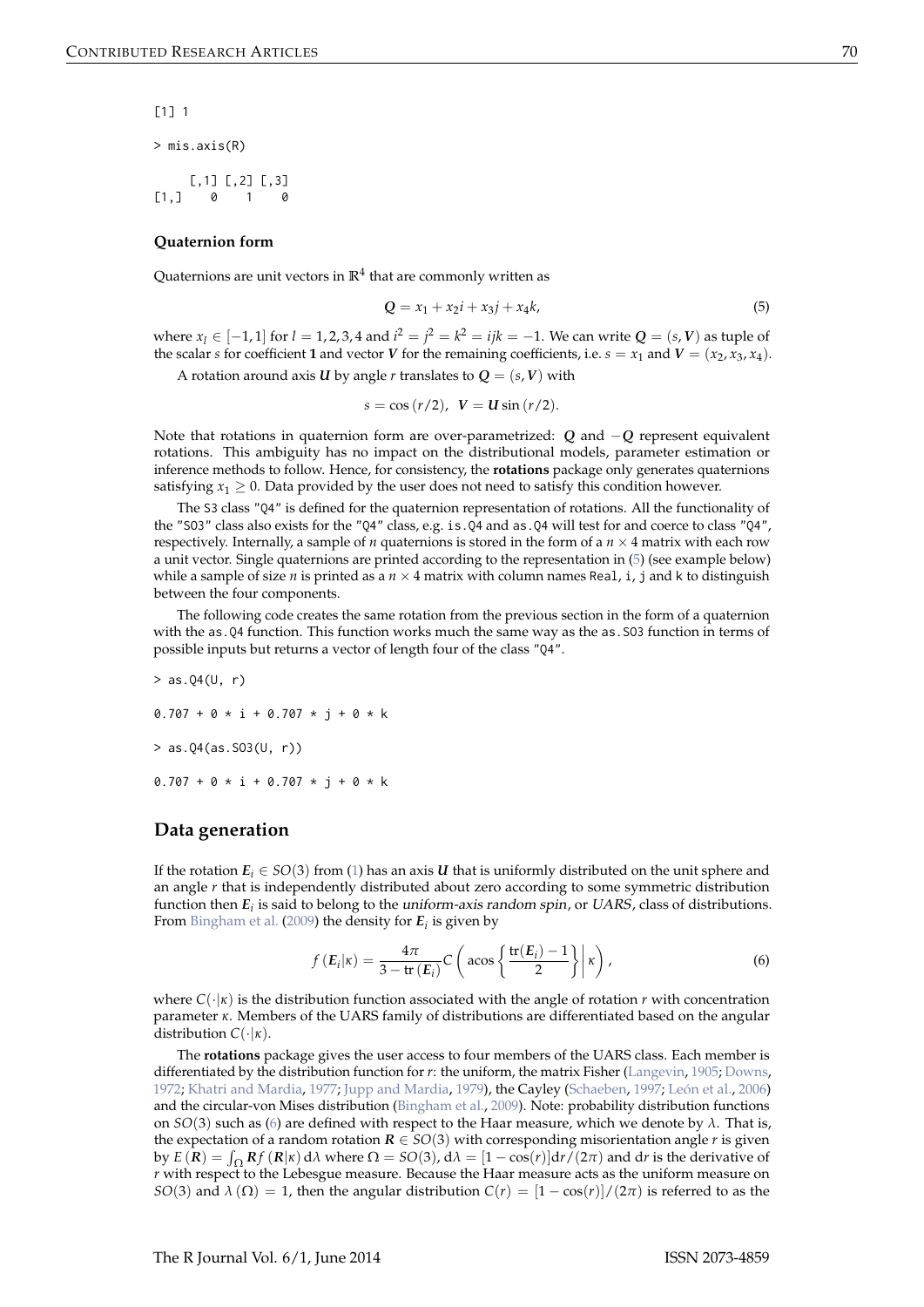<span id="page-3-1"></span>uniform distribution for misorientation angles *r* and has been included in the **rotations** package under the name .haar (see Table [1\)](#page-3-0).

The spread of the Cayley, matrix Fisher and circular-von Mises distributions is controlled by the concentration parameter *κ*. Concentration is a distribution specific quantity and is not comparable across different distributions. To make comparisons across distributions possible we also allow for specification of the circular variance, which is defined as  $\nu = 1 - E[\cos(r)]$  where  $E[\cos(r)]$  is often referred to as the mean resultant length [\(Fisher,](#page-9-12) [1996\)](#page-9-12). The form of each angular distribution along with the circular variance as a function of the concentration parameter is given in Table [1.](#page-3-0)

<span id="page-3-0"></span>

| Name               | <b>Density</b> $C(r \kappa)$                                                                       | Circular variance $\nu$                                                          | <b>Function</b> |
|--------------------|----------------------------------------------------------------------------------------------------|----------------------------------------------------------------------------------|-----------------|
| Uniform            | $1-\cos(r)$<br>$2\pi$                                                                              | $\frac{3}{2}$                                                                    | .haar           |
| Cayley             | $\frac{\Gamma(\kappa+2)(1+\cos r)^{\kappa}(1-\cos r)}{2^{(\kappa+1)}\sqrt{\pi}\Gamma(\kappa+1/2)}$ | $\frac{3}{\kappa+2}$                                                             | .cayley         |
| matrix Fisher      | $[1-\cos(r)] \exp[2\kappa \cos(r)]$<br>$2\pi[I_0(2\kappa)-I_1(2\kappa)]$                           | $3I_0(2\kappa) - 4I_1(2\kappa) + I_2(2\kappa)$<br>$2[I_0(2\kappa)-I_1(2\kappa)]$ | fisher          |
| circular-von Mises | $\exp[\kappa \cos(r)]$<br>$2\pi I_0(\kappa)$                                                       | $\frac{I_0(\kappa)-I_1(\kappa)}{I_0(\kappa)}$                                    | .vmises         |

**Table 1:** Circular densities and circular variance  $v$ ;  $I_i(\cdot)$  represents the modified Bessel function of order *i* and  $\Gamma(\cdot)$  is the gamma function.

For a given concentration d, p and r take the same meaning as for the more familiar distributions such as dnorm. To simulate a sample of *SO*(3) data, the ruars function takes arguments n, rangle, and kappa to specify the sample size, angular distribution and concentration as shown below. Alternatively, one can specify the circular variance *ν*. Circular variance is used in the event that both circular variance and concentration are provided. The space argument determines the parameterization to form. When a sample of rotations is printed then a  $n \times 9$  matrix is printed with column titles that specify which element of the matrix each column corresponds to. For example, the  $R_{\{1,1\}}$  element of a rotation matrix is printed under the column heading R11 as illustrated below.

```
> Rs <- ruars(n = 20, rangle = rcayley, kappa = 1, space = "SO3")
> Qs \leq ruars(n = 20, rangle = rcayley, kappa = 1, space = "Q4")
> Rs <- ruars(n = 20, rangle = rcayley, nu = 1, space = "SO3")
> Qs <- ruars(n = 20, rangle = rcayley, nu = 1, space = "Q4")
> head(Rs, 3)
       R11 R21 R31 R12 R22 R32 R13 R23 R33
```
[1,] -0.425 -0.850 0.310 0.475 -0.501 -0.723 0.770 -0.160 0.617 [2,] -0.564 -0.733 0.379 0.745 -0.256 0.615 -0.354 0.630 0.691 [3,] 0.087 -0.716 0.692 0.117 0.698 0.707 -0.989 0.019 0.145

## **Data analysis**

In this section we present functions in the **rotations** package to compute point estimates and confidence regions for the central orientation *S*.

#### **Estimation of central orientation**

Given a sample of *n* observations  $R_1, \ldots, R_n$  generated according to [\(1\)](#page-0-0), the **rotations** package offers four built-in ways to estimate the central orientation *S*. These estimators are either Riemannian- or Euclidean-based in geometry and use either the *L*<sup>1</sup> - or *L*2- norm, i.e. they are median- or mean-type. We briefly discuss how the choice of geometry affects estimation of *S*.

The choice of geometry results in two different metrics to measure the distance between rotation matrices  $R_1$  and  $R_2 \in SO(3)$ . The Euclidean distance,  $d_E$ , between two rotations is defined by

$$
d_E (R_1, R_2) = ||R_1 - R_2||_F,
$$

where  $\|A\|_F = \sqrt{\text{tr}(A^\top A)}$  denotes the Frobenius norm. The Euclidean distance between two rotation matrices corresponds to the length of the shortest path in **R**3×<sup>3</sup> that connects them and is therefore an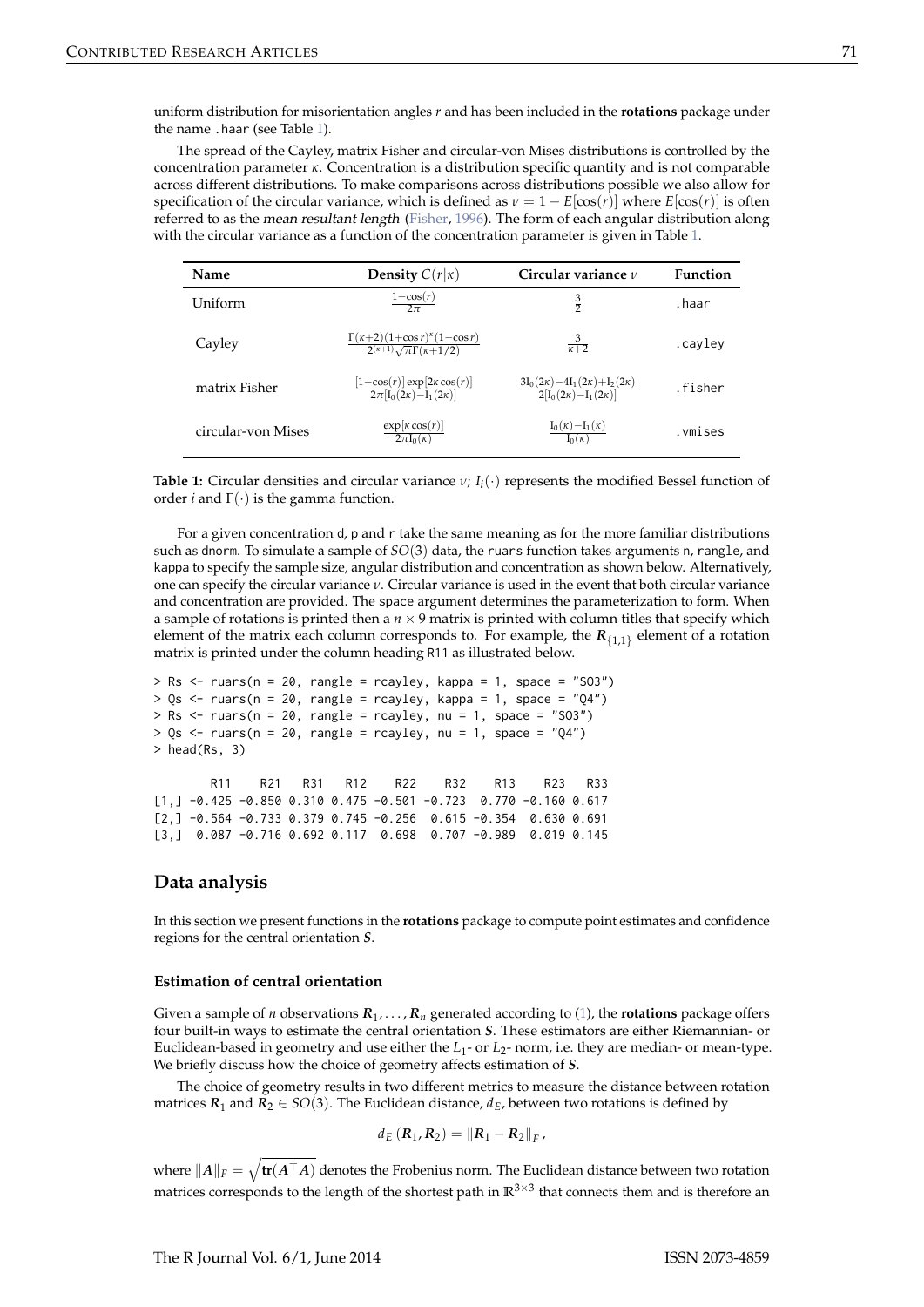<span id="page-4-0"></span>extrinsic distance metric.

Estimators based on the Euclidean distance form the class of projected estimators. The name is derived from the method used to compute these estimators. That is, each estimator in this class is the projection of the the generic  $3 \times 3$  matrix that minimizes the loss function into  $SO(3)$ . For an object with class "SO3" the median or mean function with argument type = "projected" will return a  $3 \times 3$ matrix in *SO*(3) that minimizes the first- or second-order loss function, respectively.

By staying in the Riemannian space *SO*(3) the natural distance metric becomes the Riemannian (or geodesic) distance,  $d_R$ , which for two rotations  $R_1, R_2 \in SO(3)$  is defined as

$$
d_{R}(\mathbf{R}_{1}, \mathbf{R}_{2}) = \frac{1}{\sqrt{2}} \left\| \mathrm{Log}\left(\mathbf{R}_{1}^{\top} \mathbf{R}_{2}\right) \right\|_{F} = |r|,
$$

where Log(*R*) denotes the logarithm of *R* defined in [\(4\)](#page-1-2) and  $r \in [-\pi, \pi)$  is the misorientation angle of  $R_1$ <sup>T</sup> $R_2$ . The Riemannian distance corresponds to the length of the shortest path that connects  $R_1$  and *R*<sup>2</sup> *within* the space *SO*(3) and is therefore an intrinsic distance metric. For this reason, the Riemannian distance is often considered the more natural metric on *SO*(3). As demonstrated in [Stanfill et al.](#page-10-1) [\(2013\)](#page-10-1), the Euclidean and Riemannian distances are related by  $d_E(R_1,R_2) = 2\sqrt{2}\sin{[d_R(R_1,R_2)/2]}.$ 

Estimators based on the Riemannian distance metric are called geometric estimators because they preserve the geometry of *SO*(3). These can be computed using the mean and median functions with the argument type = "geometric". Table [2](#page-5-0) summarizes the four estimators including their formal definition and how they can be computed.

The estimators in Table [2](#page-5-0) find estimates based on minimization of  $L_1$ - and  $L_2$ -norms in the chosen geometry. The function gradient.search provides the option to optimize for any other arbitrary minimization criterion. As the name suggests, the minimization is done along the gradient of the minimization function in the rotation space. Starting from an initial, user-specified rotation, the algorithm finds a (local) minimum by stepping iteratively in the direction of the steepest descent. Step size is regulated internally by adjusting for curvature of the minimization function.

We highlight this process in the example below. The function L1.error is defined to minimize the intrinsic *L*<sup>1</sup> -norm, the result from the optimization should therefore agree with the geometric median of the sample. In fact, the difference between the two results is at the same level as the minimal difference (minerr) used for convergence of the gradient search. What is gained in flexibility of the optimization is, of course, paid for in terms of speed: the built-in median function is faster by far than the gradient search.

Also illustrated in the example below is the rot.dist function, which computes the distance between two objects of class "SO3", e.g. R1 and R2. The argument method specifies which type of distance to compute: the "extrinsic" option will return the Euclidean distance and the "intrinsic" option will return the Riemannian distance. If R1 is an  $n \times 9$  matrix representing a sample of rotations, then rot.dist will return a vector of length *n* where the *i*th element represents the specified distance between R2 and the *i*th row of R1.

```
> # error function definition
> L1.error <- function(sample, Shat) {
+ sum(rot.dist(sample, Shat, method = "intrinsic", p = 1))
+ }
> cayley.sample <- ruars(n = 50, rangle = rcayley, nu = 1, space = "SO3")
> # gradient based optimization
> system.time(SL1 <- gradient.search(cayley.sample, L1.error))
  user system elapsed
 3.464 0.007 3.473
> # in-built function
> system.time(S <- median(cayley.sample, type = "geometric"))
  user system elapsed
 0.004 0.000 0.005
> rot.dist(S, SL1$Shat)
[1] 1.492e-05
```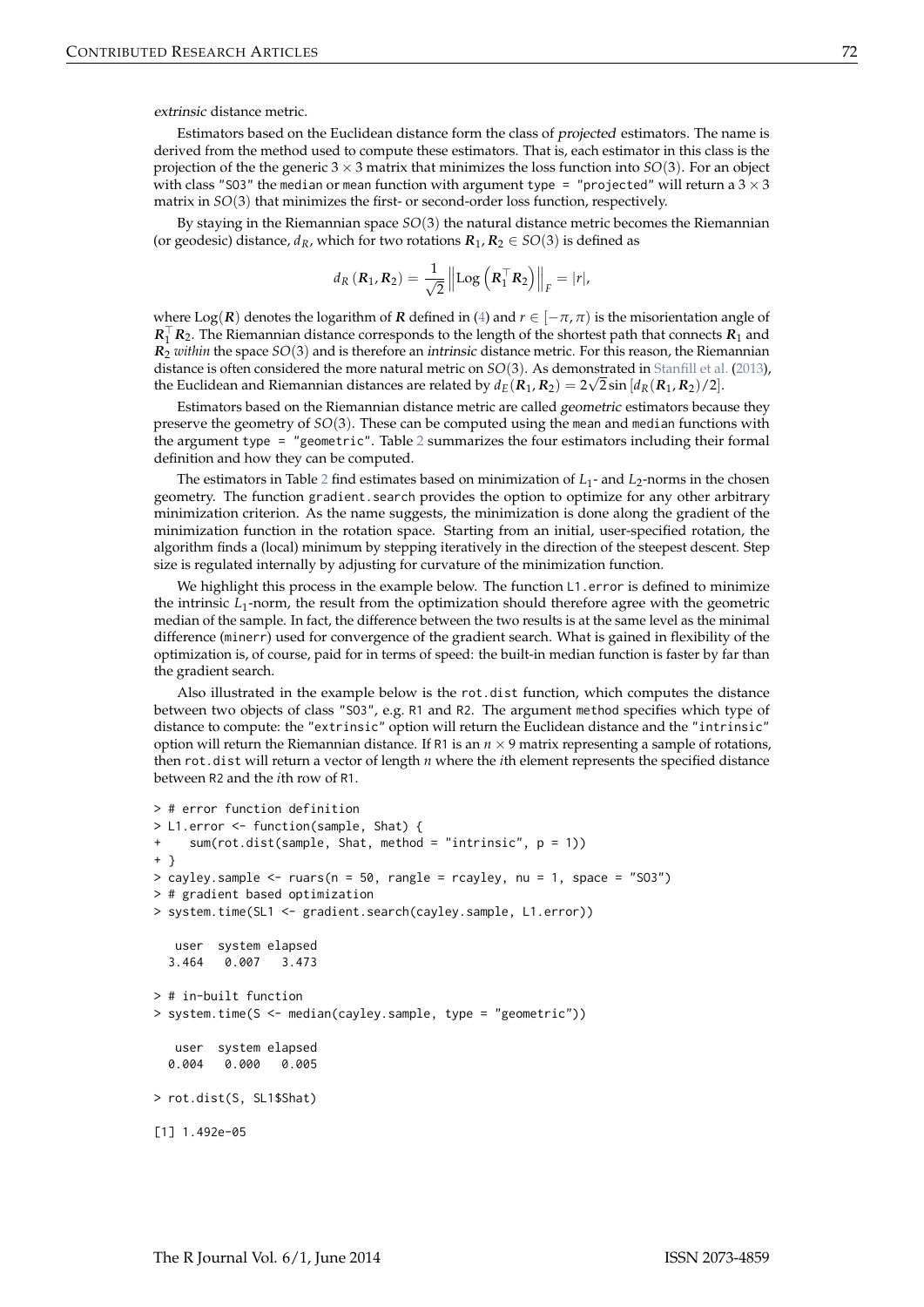<span id="page-5-1"></span><span id="page-5-0"></span>

| Estimator name   | Definition                                                                          | Code                             |
|------------------|-------------------------------------------------------------------------------------|----------------------------------|
| Projected Mean   | $\widehat{S}_E$ = argmin $\sum_{i=1}^{n} d_E^2(S, R_i)$<br>$S \in SO(3) i=1$        | $mean(Rs, type = "projected")$   |
| Projected Median | $\widetilde{S}_E$ = argmin $\sum_{i=1}^{n} d_E(S, R_i)$<br>$S\in SO(3)$ <i>i</i> =1 | $median(Rs, type = "projected")$ |
| Geometric Mean   | $\widehat{S}_R$ = argmin $\sum_{i=1}^{n} d_R^2(S, R_i)$<br>$S\in SO(3)$ <i>i</i> =1 | $mean(Rs, type = "geometric")$   |
| Geometric Median | $\widetilde{S}_R$ = argmin $\sum_{i=1}^{n} d_R(S, R_i)$<br>$S\in SO(3)$ <i>i</i> =1 | $median(Rs, type = "geometric")$ |

**Table 2:** A summary of the estimators included in the **rotations** package. Rs is a sample of *n* rotations with class "SO3" or "Q4".

#### **Confidence regions**

Asymptotic results for the distribution of the projected mean  $S_E$  and median  $S_E$  can be used to construct confidence regions for the central orientation *S*. In the literature two approaches are available to justify the limiting distribution of the vector in  $\mathbb{R}^3$  associated with the centered estimator through [\(2\)](#page-1-0). More specifically, the vector  $\sqrt{n}\hat{h}$  has been shown to have a trivariate normal distribution where  $\hat{h} \in \mathbb{R}^3$ satisfies

$$
\exp\left[\boldsymbol{\Phi}\left(\widehat{{\pmb{h}}}\right)\right] = \boldsymbol{S}^\top \widehat{\boldsymbol{S}}_E.
$$

The first approach transforms a result from directional statistics while the second uses *M*-estimation theory in *SO*(3) directly. A summary of these methods is given next.

In the context of directional statistics, [Prentice](#page-9-13) [\(1984\)](#page-9-13) used results found in [Tyler](#page-10-2) [\(1981\)](#page-10-2) and the fact that  $\widehat{S}_E$  is a function of the spectral decomposition of  $\overline{R} = \sum_{i=1}^n R_i/n$  in order to justify a multivariate normal limiting distribution for the scaled vector  $\sqrt{n} \hat{h}$ . Unsatisfied with the coverage rate achieved by [Prentice](#page-9-14) [\(1986\)](#page-9-14), [Fisher et al.](#page-9-15) [\(1996\)](#page-9-15) proposed a pivotal bootstrap procedure that results in coverage rates closer to the nominal level for small samples. A transformation from unit vectors in **R***<sup>d</sup>* to rotation matrices is required in order to apply the results of [Prentice](#page-9-13) [\(1984\)](#page-9-13) and [Fisher et al.](#page-9-15) [\(1996\)](#page-9-15) to  $SO(3)$ , therefore they are called *transformation-based*. The projected median  $S_E$  cannot be expressed as a function of the sample spectral decomposition, therefore this approach cannot be used to create confidence regions based on  $S_E$ .

It has also been shown that both estimators  $S_E$  and  $S_E$  are *M*-estimators, which motivates a direct approach to confidence region estimation in *SO*(3) [\(Chang and Rivest,](#page-9-16) [2001\)](#page-9-16). In [Stanfill et al.](#page-10-3) [\(2014b\)](#page-10-3), a pivotal bootstrap method based on the direct approach was implemented to improve coverage rates in small samples. Because the results in [Chang and Rivest](#page-9-16) [\(2001\)](#page-9-16) and [Stanfill et al.](#page-10-3) [\(2014b\)](#page-10-3) deal with *SO*(3) data directly, this approach is called direct.

The six possible confidence regions that result from these two methods are available through the wrapper function region. They are differentiated based on the method, type and estimator arguments. Set estimator = "mean" or estimator = "median" to estimate a region based on  $S_E$  or  $S_E$ , respectively. For  $S_E$  one can choose method = "transformation" for the transformation-based methods or method = "direct" for the direct method. Since the transformation-based methods cannot be applied to  $S_E$  an error is returned if estimator = "median" and method = "transformation" are combined. A bootstrap version of the specified method is implemented if type = "bootstrap" or the normal limiting distribution can be chosen with type = "asymptotic". If a bootstrap type region is specified one can additionally specify the bootstrap sample size with the m argument, which is set to 300 by default. Regardless of the method and type chosen a single value is returned on the interval (0, *π*]. This value corresponds to the radius of the confidence region centered at each of the axes of the specified estimator.

In the example code below a sample of  $n = 50$  rotations are drawn from the Cayley-UARS( $I_{3\times 3}$ ,  $\kappa =$ 10) distribution then the four types of confidence regions based on the direct approach are constructed. For a graphical representation of this dataset along with an interpretation of the confidence regions see Figure [1b.](#page-7-0)

> Rs <- ruars(50, rcayley, kappa = 10)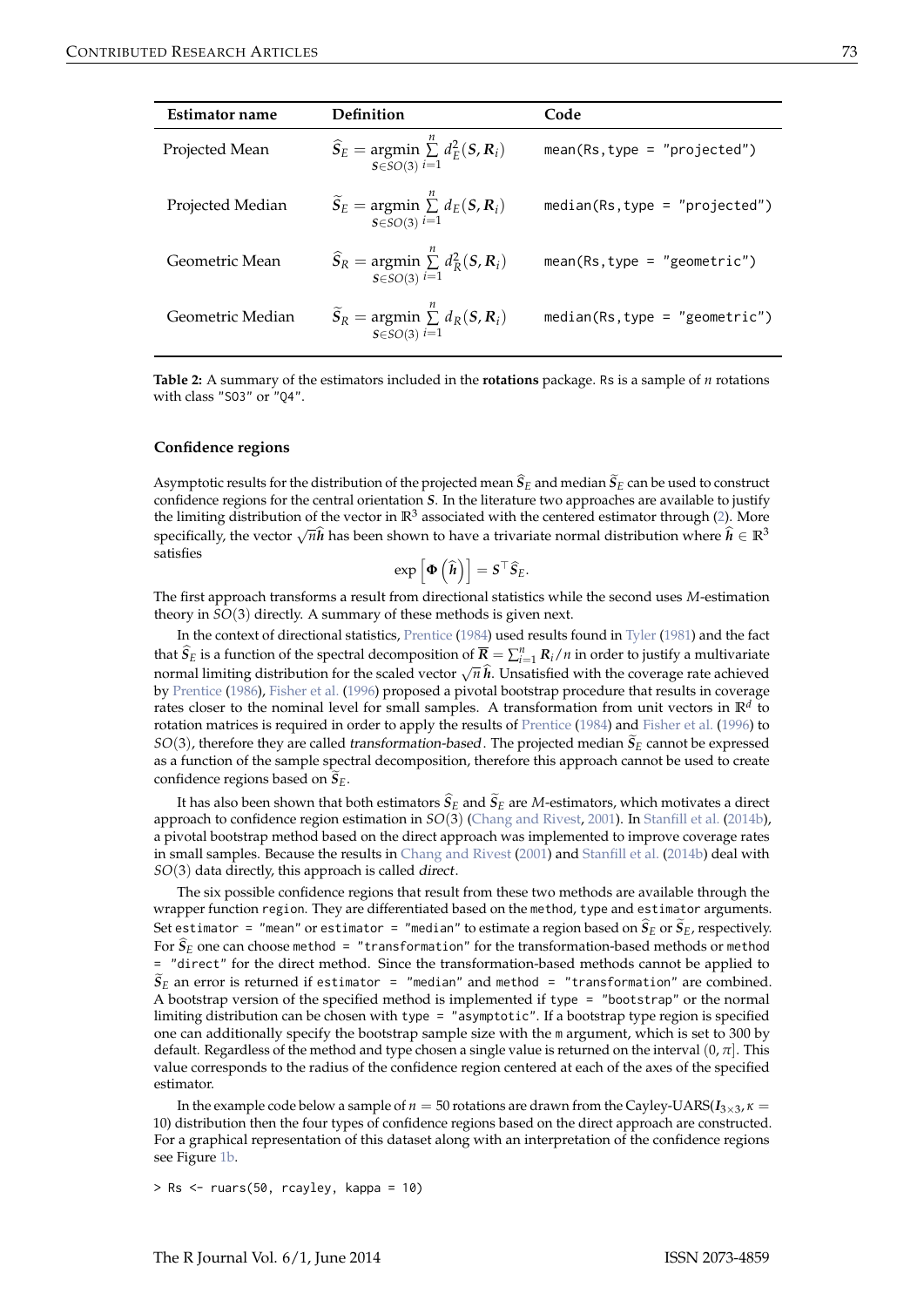```
> region(Rs, method = "direct", type = "asymptotic",
        estimator = "mean", alp = 0.05)
[1] 0.189
> region(Rs, method = "direct", type = "bootstrap", estimator = "mean",
         alp = 0.05, m = 300[1] 0.201
> region(Rs, method = "direct", type = "asymptotic",
        estimator = "median", alp = 0.05)
[1] 0.201
> region(Rs, method = "direct", type = "bootstrap", estimator = "median",
         alp = 0.05, m = 300[1] 0.249
```
## **Visualizations**

The **rotations** package offers two methods to visualize rotation data in three-dimensions. Because rotation matrices are orthogonal, each column of a rotation matrix has length one and is perpendicular to the other axes. Therefore each column of a rotation matrix can be illustrated as a point on the surface of a unit sphere, which represents the position of the *x*-, *y*- or *z*-axis for that rotation matrix. Since each sphere represents one of the three axes, three spheres are required to fully visualize a sample of rotations. Though the use of separate spheres to represent each axis can be seen as a disadvantage, the proposed visualization method makes the idea of a central orientation and a confidence region interpretable.

An existing function that can be used to illustrate rotation data is the boat3d function included in the **orientlib** package. Given a sample of rotations, the boat3d function produces either a static or interactive three-dimensional boat to represent the provided data. If only one rotation is of interest, the boat3d function is superior to the proposed method because it conveniently illustrates rotational data in a single image. If multiple rotations are provided, however, the boat3d function will produce separate side-by-side boats, which can be hard to interpret. In addition, the illustration of a estimated central orientation or a confidence region in *SO*(3) with the boat3d function is not presently possible.

The **rotations** package can be used to produce high-quality static plots within the framework of the **[ggplot2](http://CRAN.R-project.org/package=ggplot2)** package [\(Wickham,](#page-10-4) [2009\)](#page-10-4). Static plots are specifically designed for datasets that are highly concentrated and for use in presentations or publications. Alternatively, the **rotations** package can produce interactive plots using functions included in the **[sphereplot](http://CRAN.R-project.org/package=sphereplot)** package [\(Robotham,](#page-9-17) [2013\)](#page-9-17). Interactive plots are designed so that the user can explore a dataset and visualize a diffuse sample.

Calling the plot function with a "SO3" or "Q4" object will result in an interactive or static sphere, differentiated by setting the argument interactive to TRUE or FALSE, respectively. The center argument defines the center of the plot and is usually set to the identity rotation id.SO3 or an estimate of the central orientation, e.g. mean(Rs). The user can specify which columns to visualize with the col argument with options 1, 2 and 3 representing the *x*-, *y*- and *z*- axes, respectively. For static plots, multiple axes can be displayed simultaneously by supplying a vector to col; only one column will be displayed at a time for interactive plots. Also available to static plots is the argument to\_range, which when set to TRUE will display the portion of the sphere where the observations are present.

All four estimates of the central orientation can be plotted along with a sample of rotations. Setting the argument estimates\_show = "all" will display all four simultaneously. If only a few estimates are of interest then any combination of "proj.mean", "proj.median", "geom.mean" or "geom.median" are valid inputs. The estimators are indicated by color and a legend is provided, see Figure [1a.](#page-7-0) Finally, the mean\_regions and median\_regions options allow the user to draw a circle on the surface of the sphere representing the confidence region for that axis, centered at  $S_E$  and  $S_E$  respectively. If estimators are plotted along with the different regions in static plots then shapes represent the estimators and colors represent the region methods, see Figure [1b,](#page-7-0) while regions and estimators are always distinguished by colors for the interactive plots. Given the sample of rotations generated in a previous example, the example below illustrates how to produce static plots using the plot function for objects of class "SO3" and Figure [1](#page-7-0) illustrates the results of these commands.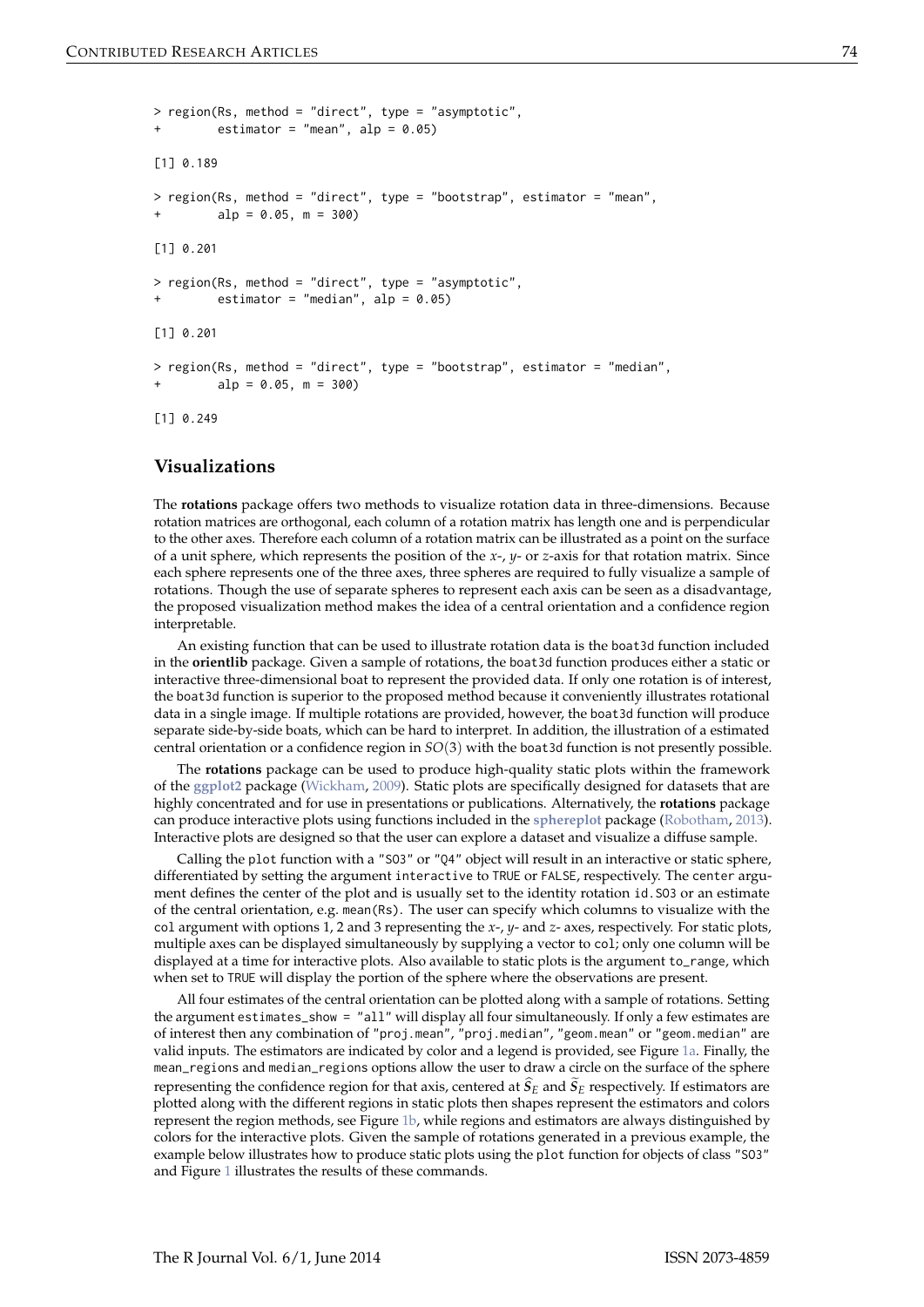<span id="page-7-1"></span><span id="page-7-0"></span>

**Figure 1:** The *x*-axis of a random sample from the Cayley-UARS distribution with  $\kappa = 1$ ,  $n = 50$ . All for point estimates are displayed in (a) and all three region methods along with the projected mean are in (b).

## **Datasets**

Datasets drill and nickel are included in the **rotations** package to illustrate how the two representations of orientation data discussed here are used in practice. The drill dataset was collected to assess variation in human movement while performing a task [\(Rancourt,](#page-9-18) [1995\)](#page-9-18). Eight subjects drilled into a metal plate while being monitored by infrared cameras. Quaternions are used to represent the orientation of each subjects' wrist, elbow and shoulder in one of six positions. For some subjects several replicates are available. See [Rancourt et al.](#page-9-1) [\(2000\)](#page-9-1) for one approach to analyzing these data. In the example below we load the drill dataset, coerce the observations for subject one's wrist into a form usable by the **rotations** package via as . Q4, then estimate the central orientation with the projected mean.

```
> data(drill)
> head(drill)
 Subject Joint Position Replicate  Q1  Q2  Q3  Q4
1 1 Wrist 1 1 0.944 -0.192 -0.156 0.217
2 1 Wrist 1 2 0.974 -0.120 -0.111 0.158
3 1 Wrist 1 3 0.965 -0.133 -0.141 0.177
4 1 Wrist 1 4 0.956 -0.134 -0.115 0.233
5 1 Wrist 1 5 0.953 -0.199 -0.061 0.222
6 1 Wrist 2 1 0.963 -0.159 -0.127 0.177
> Subj1Wrist<-subset(drill, Subject == '1' & Joint == 'Wrist')
> Subj1Wdata <- as.Q4(Subj1Wrist[, 5:8])
> mean(Subj1Wdata)
```
 $0.987 - 0.070 * i - 0.134 * j + 0.049 * k$ 

In the nickel dataset, rotation matrices are used to represent the orientation of cubic crystals on the surface of a nickel sample measured with Electron Backscatter Diffraction. Each location on the surface of the nickel is identified by the xpos and ypos columns while the rep column identifies which of the fourteen replicate scans that measurement corresponds to. The last nine columns, denoted v1-v9, represent the elements of the rotation matrix at that location in vector form. See [Bingham et al.](#page-8-0) [\(2009,](#page-8-0) [2010\)](#page-9-19) and [Stanfill et al.](#page-10-1) [\(2013\)](#page-10-1) for more details. In the example below we estimate the central orientation at location one.

> data(nickel) > head(nickel[, 1:6])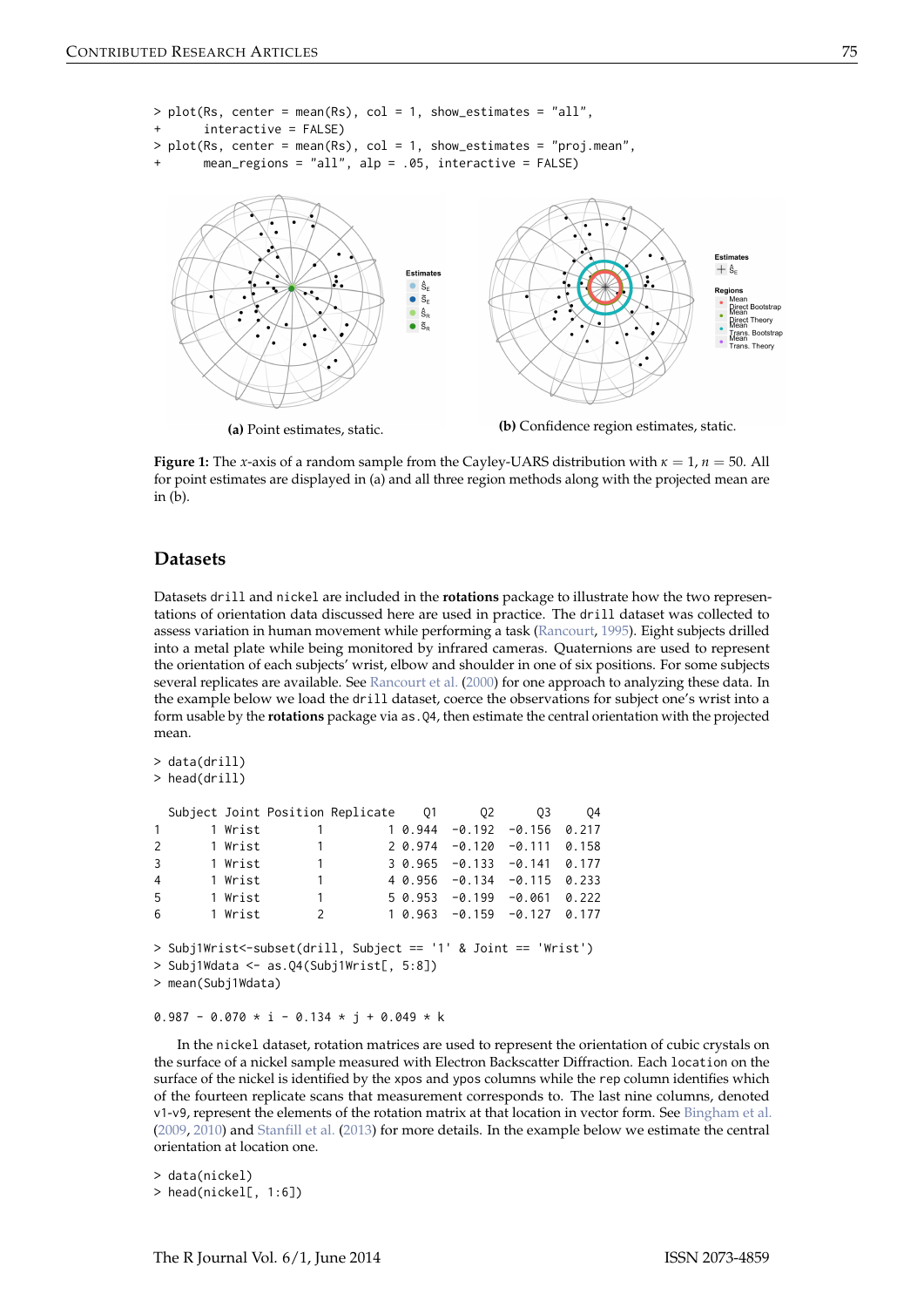<span id="page-8-3"></span>

|                                       |                                            |          | xpos ypos location rep V1                                  |              |  |                                      | V <sub>2</sub> |  |
|---------------------------------------|--------------------------------------------|----------|------------------------------------------------------------|--------------|--|--------------------------------------|----------------|--|
| 1                                     |                                            | 0 0.346  |                                                            | 1            |  | $1 - 0.648$ 0.686                    |                |  |
| 2                                     |                                            | 00.346   | $\sim$ 1                                                   |              |  | $2 - 0.645 0.688$                    |                |  |
| 3                                     |                                            | 00.346   | $\overline{\phantom{0}}$ 1                                 |              |  | 3 -0.645 0.688                       |                |  |
| 4                                     |                                            | 00.346   |                                                            |              |  | $1 \quad 4 \quad -0.646 \quad 0.688$ |                |  |
| 5                                     |                                            | 00.346   |                                                            |              |  | $1 \quad 5 - 0.646 \quad 0.686$      |                |  |
| 6                                     |                                            | 0, 0.346 |                                                            | $\mathbf{1}$ |  | $6 - 0.644 0.690$                    |                |  |
|                                       |                                            |          |                                                            |              |  |                                      |                |  |
|                                       | > Location1<-subset(nickel, location == 1) |          |                                                            |              |  |                                      |                |  |
| > Loc1data<-as.S03(Location1[, 5:13]) |                                            |          |                                                            |              |  |                                      |                |  |
| > mean(Loc1data)                      |                                            |          |                                                            |              |  |                                      |                |  |
|                                       |                                            |          |                                                            |              |  |                                      |                |  |
|                                       |                                            |          | $[0,1]$ $[0,2]$ $[0,3]$                                    |              |  |                                      |                |  |
|                                       |                                            |          | $\lceil 1, \rceil$ -0.645 -0.286 -0.708                    |              |  |                                      |                |  |
|                                       |                                            |          | $[2,]$ 0.687 -0.623 -0.374                                 |              |  |                                      |                |  |
|                                       |                                            |          | $\begin{bmatrix} 3 \\ 1 \end{bmatrix}$ -0.334 -0.728 0.599 |              |  |                                      |                |  |
|                                       |                                            |          |                                                            |              |  |                                      |                |  |

## **Summary**

In this manuscript we introduced the **rotations** package and demonstrated how it can be used to generate, analyze and visualize rotation data. The **rotations** package is compatible with the quaternion specific **onion** package by applying its as.quaternion function to a transposed "Q4" object. Connecting to the **onion** package gives the user access to a wide range of algebraic functions unique to quaternions. Also compatible with the **rotations** package is the **orientlib** package, which includes additional parameterizations of rotations. To translate rotation matrices generated by the **rotations** package into a form usable by the **orientlib** package, first coerce a "SO3" object into a matrix of the same dimension, i.e.  $n \times 9$ , then apply the rotvector function provided by the **orientlib** package. Quaternions are defined in the **orientlib** package by  $Q = x_1 i + x_2 j + x_3 k + x_4$ , cf. [\(5\)](#page-2-0), which may lead to confusion when translating quaternions between the **orientlib** package and either of the **onion** or **rotations** packages. Below is a demonstration of how quaternions and rotation matrices generated by the **rotations** package can be translated into a form usable by the **onion** and **orientlib** packages, respectively. See help(package = "onion") and help(package = "orientlib") for more on these packages.

```
> Qs <- ruars(20, rcayley, space = 'Q4')
```

```
> Rs <- as. SO3(Qs)
```

```
> suppressMessages(require(onion))
```

```
> onionQs <- as.quaternion(t(Qs))
```

```
> suppressMessages(require(orientlib))
```

```
> orientRs <- rotvector(matrix(Rs, ncol = 9))
```
Computational speed of the **rotations** package has been enhanced through use of the **[Rcpp](http://CRAN.R-project.org/package=Rcpp)** and **[RcppArmadillo](http://CRAN.R-project.org/package=RcppArmadillo)** packages [\(Eddelbuettel,](#page-9-20) [2013;](#page-9-20) [Eddelbuettel and Sanderson,](#page-9-21) [2014\)](#page-9-21). In future versions of the package we plan to extend the parameterization and estimator sections to include robust estimators currently being developed by the authors.

## **Acknowledgements**

We would like to thank the reviewers for their comments and suggestions. The **rotations** package and this article have benefited greatly from their time and effort.

## **Bibliography**

- <span id="page-8-2"></span>C. Agostinelli and U. Lund. *circular: Circular Statistics*, 2013. URL [http://CRAN.R-project.org/](http://CRAN.R-project.org/package=circular) [package=circular](http://CRAN.R-project.org/package=circular). R package version 0.4-7. [[p68\]](#page-0-1)
- <span id="page-8-1"></span>F. Bachmann, R. Hielscher, P. Jupp, W. Pantleon, H. Schaeben, and E. Wegert. Inferential statistics of electron backscatter diffraction data from within individual crystalline grains. *Journal of Applied Crystallography*, 43(6):1338–1355, 2010. [[p68\]](#page-0-1)
- <span id="page-8-0"></span>M. A. Bingham, D. J. Nordman, and S. B. Vardeman. Modeling and inference for measured crystal orientations and a tractable class of symmetric distributions for rotations in three dimensions. *Journal of the American Statistical Association*, 104(488):1385–1397, 2009. [[p68,](#page-0-1) [70,](#page-2-2) [75\]](#page-7-1)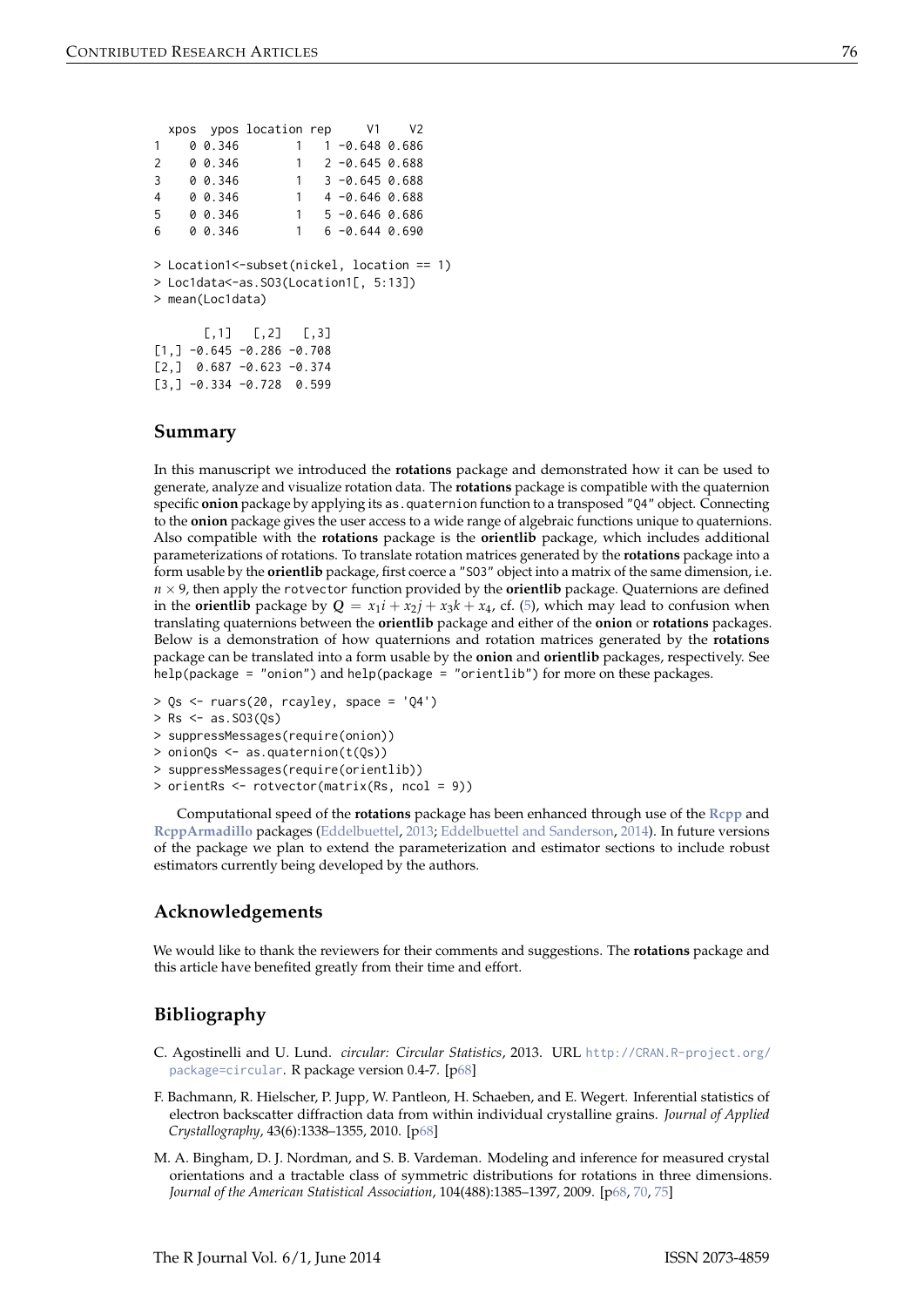- <span id="page-9-19"></span>M. A. Bingham, B. K. Lograsso, and F. C. Laabs. A statistical analysis of the variation in measured crystal orientations obtained through electron backscatter diffraction. *Ultramicroscopy*, 110(10): 1312–1319, 2010. [[p75\]](#page-7-1)
- <span id="page-9-16"></span>T. Chang and L.-P. Rivest. M-estimation for location and regression parameters in group models: A case study using Stiefel manifolds. *Annals of statistics*, 29(3):784–814, 2001. [[p73\]](#page-5-1)
- <span id="page-9-7"></span>T. Downs. Orientation statistics. *Biometrika*, 59(3):665–676, 1972. [[p70\]](#page-2-2)
- <span id="page-9-20"></span>D. Eddelbuettel. *Seamless R and C++ Integration with Rcpp*. Springer-Verlag, New York, 2013. ISBN 978-1-4614-6867-7. [[p76\]](#page-8-3)
- <span id="page-9-21"></span>D. Eddelbuettel and C. Sanderson. Rcpparmadillo: Accelerating R with high-performance C++ linear algebra. *Computational Statistics and Data Analysis*, 71:1054–1063, Mar. 2014. URL [http:](http://dx.doi.org/10.1016/j.csda.2013.02.005) [//dx.doi.org/10.1016/j.csda.2013.02.005](http://dx.doi.org/10.1016/j.csda.2013.02.005). [[p76\]](#page-8-3)
- <span id="page-9-12"></span>N. I. Fisher. *Statistical Analysis of Circular Data*. Cambridge University Press, 1996. ISBN 0521568900.  $[p71]$  $[p71]$
- <span id="page-9-15"></span>N. I. Fisher, P. Hall, B.-Y. Jing, and A. T. Wood. Improved pivotal methods for constructing confidence regions with directional data. *Journal of the American Statistical Association*, 91(435):1062–1070, 1996. [[p73\]](#page-5-1)
- <span id="page-9-3"></span>R. K. S. Hankin. *onion: octonions and quaternions*, 2011. URL [http://CRAN.R-project.org/package=](http://CRAN.R-project.org/package=onion) [onion](http://CRAN.R-project.org/package=onion). R package version 1.2-4. [[p68\]](#page-0-1)
- <span id="page-9-0"></span>M. Humbert, N. Gey, J. Muller, and C. Esling. Determination of a mean orientation from a cloud of orientations. Application to electron back-scattering pattern measurements. *Journal of Applied Crystallography*, 29(6):662–666, 1996. [[p68\]](#page-0-1)
- <span id="page-9-9"></span>P. Jupp and K. Mardia. Maximum likelihood estimators for the matrix von Mises-Fisher and Bingham distributions. *The Annals of Statistics*, 7(3):599–606, 1979. [[p70\]](#page-2-2)
- <span id="page-9-8"></span>C. Khatri and K. Mardia. The von Mises-Fisher matrix distribution in orientation statistics. *Journal of the Royal Statistical Society. Series B (Methodological)*, 39(1):95–106, 1977. [[p70\]](#page-2-2)
- <span id="page-9-6"></span>P. Langevin. Magnetism and the theory of the electron. *Annales de Chimie et de Physique*, 5:70, 1905. [[p70\]](#page-2-2)
- <span id="page-9-11"></span>C. León, J. Massé, and L. Rivest. A statistical model for random rotations. *Journal of Multivariate Analysis*, 97(2):412–430, 2006. [[p70\]](#page-2-2)
- <span id="page-9-2"></span>D. Murdoch. orientlib: An R package for orientation data. *Journal of Statistical Software*, 8(19):1–11, 2003. [[p68\]](#page-0-1)
- <span id="page-9-5"></span>H. Oh and D. Kim. *SpherWave: Spherical Wavelets and SW-based Spatially Adaptive Methods*, 2013. URL <http://CRAN.R-project.org/package=SpherWave>. R package version 1.2.2. [[p68\]](#page-0-1)
- <span id="page-9-13"></span>M. Prentice. A distribution-free method of interval estimation for unsigned directional data. *Biometrika*, 71(1):147–154, 1984. [[p73\]](#page-5-1)
- <span id="page-9-14"></span>M. Prentice. Orientation statistics without parametric assumptions. *Journal of the Royal Statistical Society. Series B (Methodological)*, 48(2):214–222, 1986. [[p73\]](#page-5-1)
- <span id="page-9-4"></span>Y. Qiu. *Isotropic Distributions for 3-Dimensional Rotations and One-sample Bayes Inference*. PhD thesis, Iowa State University, 2013. [[p68\]](#page-0-1)
- <span id="page-9-18"></span>D. Rancourt. *Arm Posture and Hand Mechanical Impedance in the Control of a Hand-held Power Drill*. Dissertation, MIT, 1995. [[p75\]](#page-7-1)
- <span id="page-9-1"></span>D. Rancourt, L.-P. Rivest, and J. Asselin. Using orientation statistics to investigate variations in human kinematics. *Journal of the Royal Statistical Society. Series C (Applied Statistics)*, 49(1):81–94, 2000. [[p68,](#page-0-1) [75\]](#page-7-1)
- <span id="page-9-17"></span>A. Robotham. *sphereplot: Spherical Plotting*, 2013. URL [http://CRAN.R-project.org/package=](http://CRAN.R-project.org/package=sphereplot) [sphereplot](http://CRAN.R-project.org/package=sphereplot). R package version 1.5. [[p74\]](#page-6-0)
- <span id="page-9-10"></span>H. Schaeben. A simple standard orientation density function: The hyperspherical de la Vallée Poussin kernel. *Physica Status Solidi (B)*, 200(2):367–376, 1997. [[p70\]](#page-2-2)